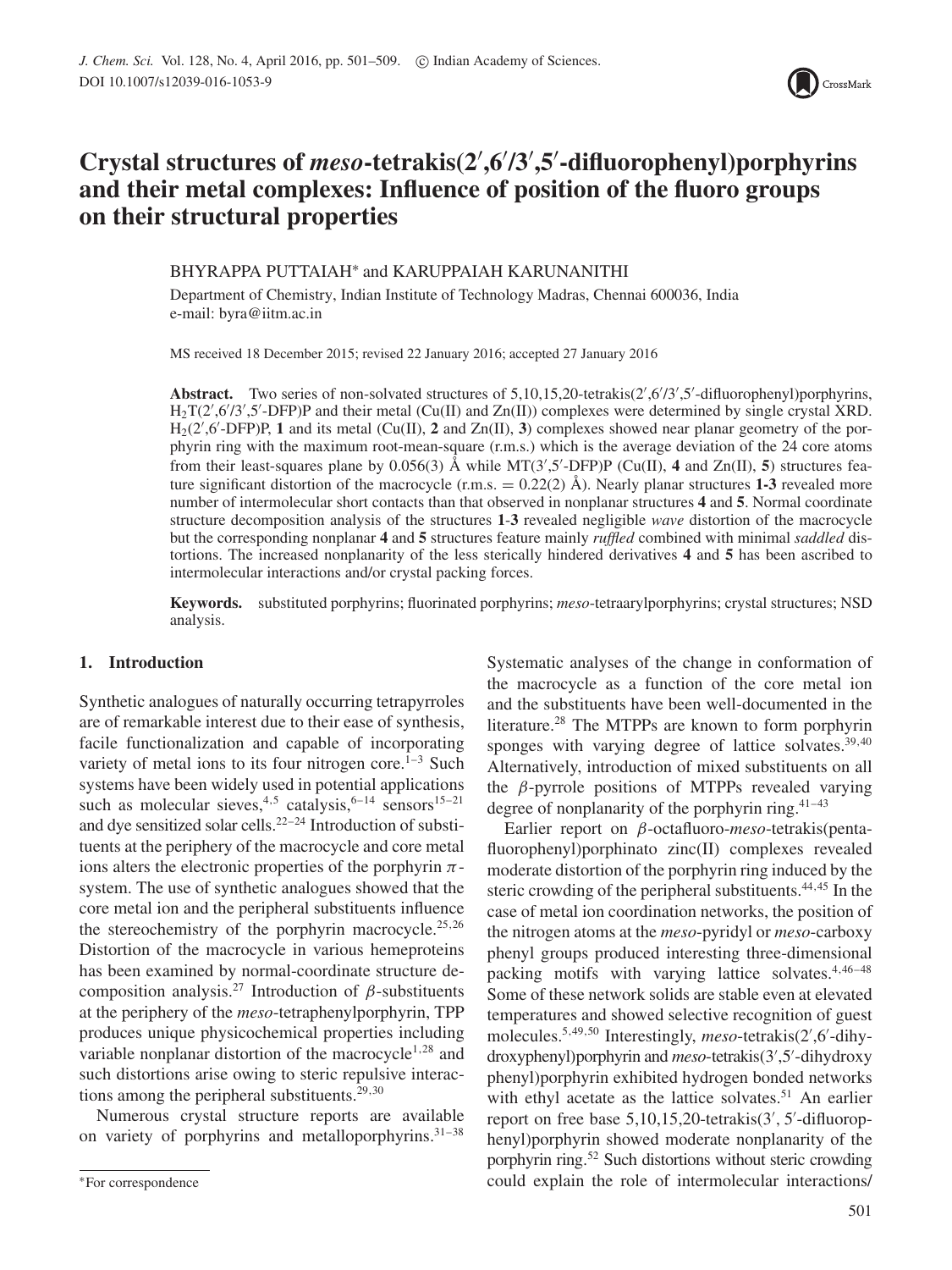

**Figure 1.** Chemical structures of fluorinated *meso*-tetraphenylporphyrins and their metal complexes.

crystal packing forces in the solid-state.<sup>53–55</sup> A recent report on the structure of 5,10,15-20-tetrakis(4-methoxyphenyl)porphinato copper(II) showed nonplanar distortion of the macrocycle and it was suggested to be due to  $C-H \cdots \pi$  interactions.<sup>53</sup>

In an effort to examine the role of the position of the difluoro substituents at the di-*ortho* phenyl versus di*meta* phenyl positions of the TPP, crystal structures of two series of lattice solvate free *meso*-tetrakis(2 *,* 6 / 3 *,* 5 -difluorophenyl)porphyrin, H2T(2 *,* 6 /3 *,* 5 -DFP)P and their metal  $(Zn(II))$  and  $Cu(II))$  complexes (figure 1) have been determined which reveal interesting differences in their structural and molecular packing motifs.

## **2. Experimental section**

## 2.1 *Materials*

 $H_2T(2', 6'/3', 5'-DFP)P^{56,57}$  and their metal, Cu(II) and Zn(II) complexes were prepared using conventional procedures.58 Synthesised porphyrins were characterised by electronic absorption, proton NMR and mass spectroscopic methods. All the solvents employed in this work are of analytical grade and used as received.

**H<sub>2</sub>T(2',6'-DFP)P**  $\lambda_{\text{max}}$ , nm (log *ε*): 413 (5.51), 508 (4.34), 536 ( 3.41), 585 (3.86), 638 (3.60). 1H NMR in CDCl3: 8.87 (s, 4H, *β*−pyrrole-H), 7.80 (m, 4H, *mesop*-phenyl-H), 7.39 (t, 8H, *meso-m-*phenyl-H), –2.76 (s, 2H, NH). ESI-MS calculated for  $C_{44}H_{22}N_4F_8$ , (m/z): 759.0 (calcd., 758.66). **CuT(2** ,**6** -**DFP**)**P**: *λ*max, nm (log *ε*): 410 (5.40), 535 (4.15), 569 (3.69). MALDI-MS calculated for  $C_{44}H_{20}N_4F_8Cu$ , (m/z): 819.39 (Cacld., 819.08). **ZnT(2** , **6** -**DFP**)**P**: *λ*max, nm (log *ε*): 415  $(5.58)$ , 544 (4.28), 578 (sh). <sup>1</sup>H NMR in CDCl<sub>3</sub>: 8.96 (s, 8H, *β*−pyrrole-H), 7.80 (m, 4H, *meso-p*-phenyl-H), 7.38 (t, 8H, *meso-m-*phenyl-H). MALDI-MS calculated for  $C_{44}H_{20}N_{4}F_{8}Zn$ , (m/z): 820.42 (Cacld., 820.08). **H<sub>2</sub>T(3',5'-DFP)P**:  $\lambda_{\text{max}}$ , nm (log *ε*): 416 (5.40), 511 (4.14), 545 (3.58), 587 (3.66), 644 (3.27). 1H NMR in CDCl3: 8.89 (s, 8H, *β*−pyrrole-H), 7.76 (m, 8H, *mesoo*-phenyl-H), 7.31 (t, 4H, *meso-p-*phenyl-H), –2.96 (s, 2H, NH). ESI-MS calcd for  $C_{44}H_{22}N_{4}F_{8}$  (m/z): 759 (calcd., 758.66). **CuT(3** ,**5 -DFP)P**: *λ*max, nm (log *ε*): 412 (5.45), 537 (4.18), 568 (sh). MALDI-MS calcd for C44H20N4F8Cu, (m/z): 819.42 (Cacld., 819.08). **ZnT(3** , **5'-DFP**)**P**:  $\lambda_{\text{max}}$ , nm (log *ε*): 417 (5.45), 546 (4.12), 578 (sh). 1H NMR in CDCl3: 8.99 (s, 8H, *β*−pyrrole-H), 7.76 (d, 8H, *meso-o*-phenyl-H), 7.32 (t, 4H, *meso-p*phenyl-H). MALDI-MS calculated for  $C_{44}H_{20}N_{4}F_{8}Zn$ , (m/z): 820.44 (Cacld., 820.08).

### 2.2 *Instrumentation*

Electronic absorption spectra of porphyrins were recorded on a JASCO V-550 model absorption spectrophotometer using a pair of matched quartz cells of 10 mm path length at 298 K.  $\rm{^1H}$  NMR spectra of fluorinated pophyrins were measured on a Avance 400 MHz NMR spectrometer using  $CDCl<sub>3</sub>$  as the solvent with tetramethylsilane as the internal reference at ambient temperature. Mass spectral measurements of the samples were carried out with electrospray ionization (ESI) mass spectrometer model Micromass Q-TOF Micro using 10% formic acid in methanol as the solvent medium. A matrix assisted laser desorption ionisation time-offlight (MALDI-TOF) spectrum on a Voyager DE-PRO model mass spectrometer was used by employing *α*cyano-4-hydroxycinnamic acid as the matrix.

## 2.3 *Crystal structures*

Crystals of MT(2 *,* 6 -DFP)P (2H, Cu(II) and Zn(II)), **1- 3** and  $MT(3', 5'-DFP)P (M = Cu(II), Zn(II))$  (**4** and **5**) complexes were grown by diffusing vapors of *n*-hexane to the saturated solution of porphyrin in chloroform solution over a period of five days. Single crystal X-ray structure data collections were performed on a Bruker AXS Kappa Apex II CCD diffractometer equipped with graphite monochromated Mo  $K_\alpha$  radiation ( $\lambda$  = 0.71073 Å). The crystals were coated with inert oil, mounted on a glass capillary, transferred to the cold nitrogen gas stream of the diffractometer and crystal data was collected at 173 K. The reflections with *I >*  $2\sigma(I)$  were employed for structure solution and refinement. The SIR92<sup>59</sup> (WINGX32) program was used for solving the structure by direct methods. Successive Fourier synthesis was employed to complete the structures after full matrix least-squares refinement on  $|F|^2$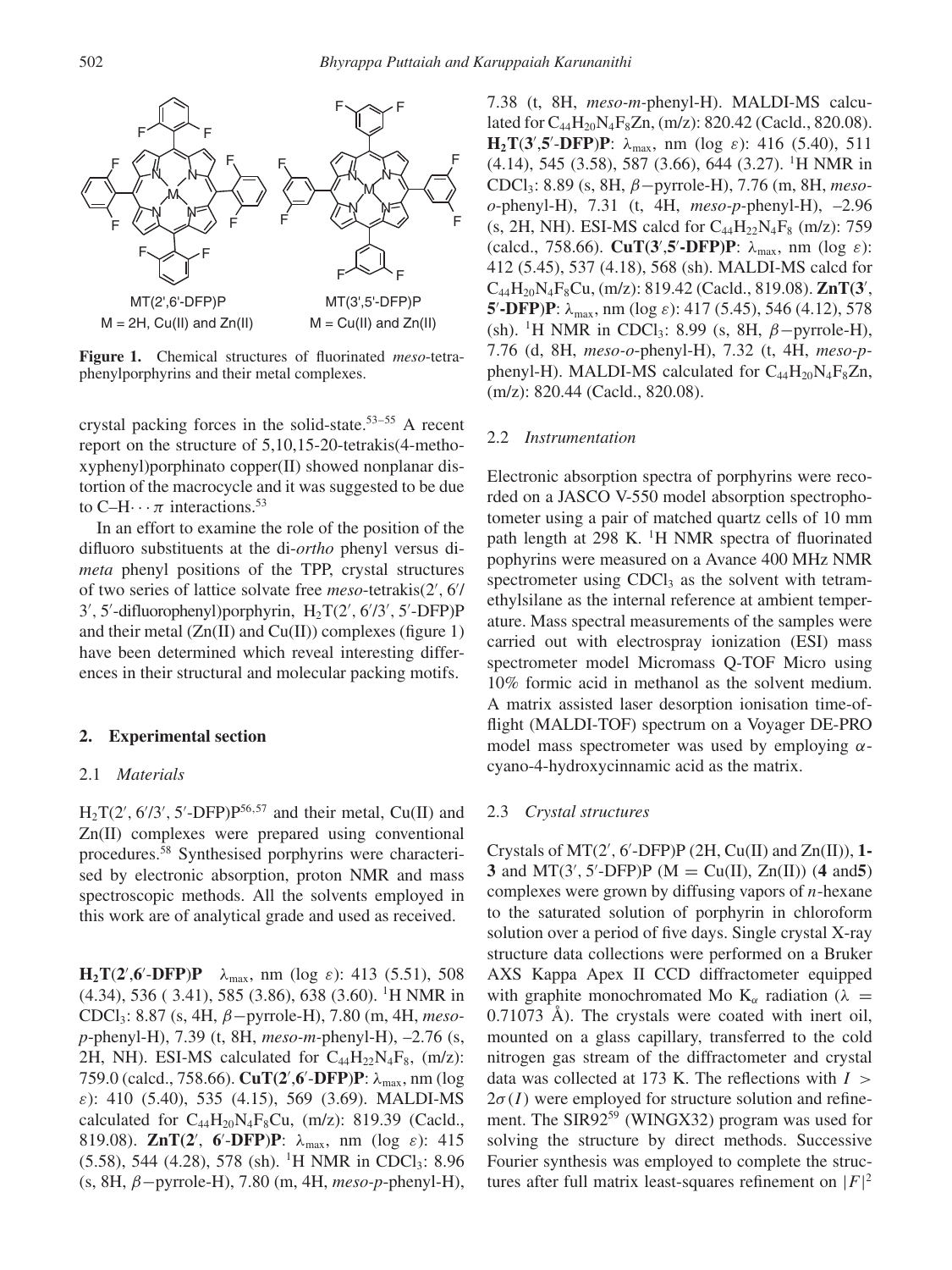|                                      |                      | $\overline{2}$         | 3                      | 4                      | 5                      |
|--------------------------------------|----------------------|------------------------|------------------------|------------------------|------------------------|
| Empirical formula                    | $C_{44}H_{22}F_8N_4$ | $CuC_{44}H_{20}F_8N_4$ | $ZnC_{44}H_{20}F_8N_4$ | $CuC_{44}H_{20}F_8N_4$ | $ZnC_{44}H_{20}F_8N_4$ |
| Formula weight                       | 758.66               | 820.18                 | 822.01                 | 820.18                 | 822.01                 |
| color                                | pink                 | pink                   | purple                 | purple                 | pink                   |
| crystal system                       | monoclinic           | monoclinic             | monoclinic             | tetragonal             | tetragonal             |
| Space group                          | P2 <sub>1</sub> /c   | P2 <sub>1</sub> /c     | P2 <sub>1</sub> /c     | I $-42d$               | I $-4$ 2d              |
| a(A)                                 | 12.4747(7)           | 12.4838(7)             | 12.4783(4)             | 15.443(2)              | 15.477(3)              |
| b(A)                                 | 11.3662(5)           | 11.3498(6)             | 11.3775(3)             | 15.443(2)              | 15.477(3)              |
| c(A)                                 | 12.1184(7)           | 12.0971(5)             | 12.1077(3)             | 14.045(3)              | 14.002(3)              |
| $\alpha$ <sup>(°)</sup>              | 90                   | 90                     | 90                     | 90                     | 90                     |
| $\beta$ <sup>(°)</sup>               | 96.934(2)            | 96.514(3)              | 96.6620(10)            | 90                     | 90                     |
| $\gamma$ <sup>(°)</sup>              | 90                   | 90                     | 90                     | 90                     | 90                     |
| vol $(\AA^3)$                        | 1705.70(16)          | 1702.96(15)            | 1707.35(8)             | 3349.3(11)             | 3354.0(12)             |
| Z                                    | 2                    | 2                      | 2                      | 4                      | 4                      |
| $d_{calc}(mg/m^3)$                   | 1.477                | 1.600                  | 1.599                  | 1.627                  | 1.628                  |
| Wavelength $\lambda$ , $\AA$         | 0.71073              | 0.71073                | 0.71073                | 0.71073                | 0.71073                |
| T(K)                                 | 173(2)               | 173(2)                 | 173(2)                 | 173(2)                 | 173(2)                 |
| No. of unique reflections            | 3029                 | 2916                   | 2961                   | 2088                   | 2079                   |
| no. of parameters refined            | 254                  | 259                    | 259                    | 130                    | 129                    |
| GOF on $F^2$                         | 1.039                | 1.029                  | 1.090                  | 1.084                  | 1.037                  |
| $R_1^a$                              | 0.0516               | 0.0484                 | 0.0407                 | 0.0236                 | 0.0334                 |
| $w\dot{\mathrm{R}}_{2}^{\mathrm{b}}$ | 0.1219               | 0.1065                 | 0.1334                 | 0.0619                 | 0.0861                 |

**Table 1.** Crystallographic data of fluorinated porphyrins,  $1$ ,  $H_2T(2', 6'-DFP)P$ ;  $2$ ,  $CuT(2', 6'-DFP)P$ ;  $3$ ,  $ZnT(2', 6'-DFP)P$ ; **4**, CuT(3 *,* 5 -DFP)P; **5**, ZnT(3 *,* 5 -DFP)P.

 ${}^{a}R_{1} = \sum ||F_{o}| - -|F_{c}||/\sum |F_{o}|; I_{o} > 2\sigma(I_{o})$ .  ${}^{b}wR_{2} = [\sum w(F_{o}^{2} - F_{c}^{2})^{2}/\sum w(F_{o}^{2})^{2}]^{1/2}$ .



**Figure 2.** ORTEP drawings for structures **2**[**a**(i), **a** (ii)] and **4**[**b**(i), **b**(ii)] (thermal ellipsoids shown at 30% probability level). The mean plane displacement of the 24-atom macrocycle in  $\AA$  (esd's  $< 0.003 \text{ Å}$ ) units for 2 and 4 are given in (**a)**(iii) and (**b)**(iii), respectively.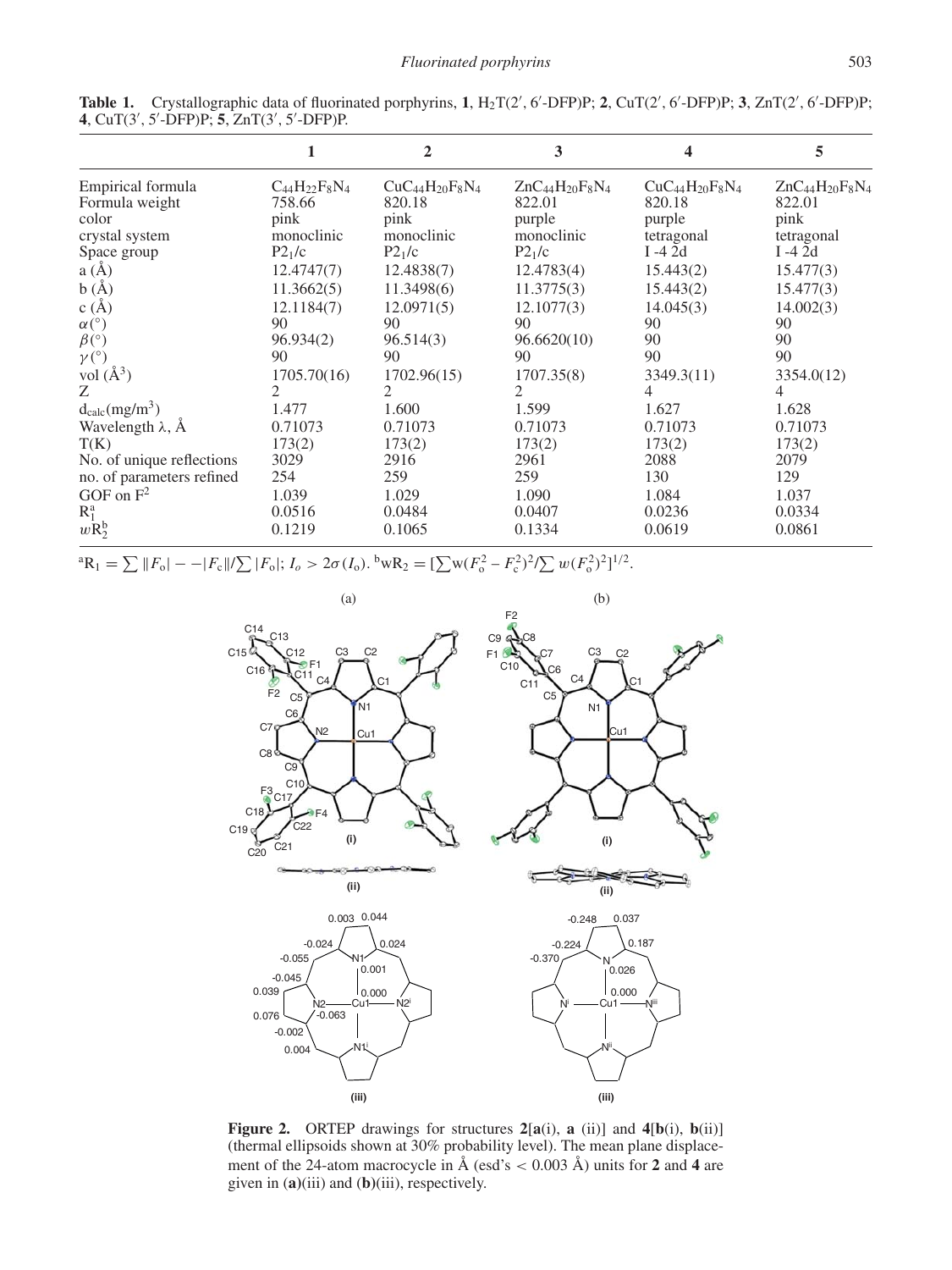using SHELXL97 software.<sup>60</sup> Fourier syntheses led to the location of all the non-hydrogen atoms. For the structure refinement, all data were used including negative intensities. Non-hydrogen atoms were refined with anisotropic thermal parameters. All the hydrogen atoms in the porphyrin structure could be located in the difference map. However, the hydrogen atoms were geometrically relocated at chemically meaningful positions and were given riding model refinement. ORTEP drawings of the structures were drawn using ORTEP3<sup>61</sup> program. Molecular packing diagrams and intermolecular short contacts of the fluorinated porphyrins were generated using Mercury 3.5<sup>62</sup> programs.

Crystallographic information files of the structures with the CCDC numbers,  $H_2T(2', 6'$ -DFP)P, 1 (920338) and CuT(2 *,* 6 -DFP)P, **2** (920339), ZnT(2 *,* 6 -DFP)P, **3** (920340), CuT(3', 5'-DFP)P, 4 (920341) and ZnT(3', 5'-DFP)P, **5** (920342) have been submitted to the Cambridge Crystallographic Data Centre as the supplementary material.

## **3. Results and Discussion**

Electronic absorption spectra of  $H_2T(2', 6'$ -DFP)P, 1 and  $H_2T(3', 5'-DFP)P$  feature an intense Soret, B and four visible 'Q' transitions. Compound **1** exhibited blue-shifted absorption when compared to  $H_2T(3', 5')$ DFP)P. Their metal complexes, CuT(2 *,* 6 -DFP)P, **2** and  $ZnT(2', 6'-DFP)P$ , **3** exhibited a 'B' and two visible bands with marginal blue shifted absorption bands in contrast to compounds CuT(3 *,* 5 -DFP)P, **4** and ZnT(3 *,* 5 -DFP)P, **5**. Copper(II) complexes (**2** and **4)** featured slightly blue-shifted absorption when compared to their corresponding Zn(II) complexes (**3** and **5**). This is perhaps due to stabilisation of highest occupied  $\pi$ -molecular orbital, HOMO,  $a_{2u}$  relative to  $a_{1u}$ , since  $a_{2u}$  orbital has electron density contribution from the imino nitrogens and *meso*-carbons.<sup>63</sup> The observed spectral pattern and intensity of the bands are similar to the reported data of the corresponding MTPPs.<sup>63</sup> The red-shift of the electronic absorption bands of **4**

**Table 2.** Selected mean bond lengths, angles and geometrical parameters of fluoroporphyrins. Ar

| Ar                       | Ar<br>$N^{\prime}$         | ۹r             | $=R_1$<br>Ar = R <sub>1</sub> , M = 2H, H <sub>2</sub> T(2',6'-DFP)P, 1<br>$Ar = R_1$ , $M = Cu(II)$ , $CuT(2', 6'-DFP)P$ , 2<br>$Ar = R_1$ , $M = Zn(II)$ , $ZnT(2', 6'-DFP)P$ , 3<br>$Ar = R_2$ , $M = Cu(II)$ , $CuT(3',5'-DFP)P$ , 4<br>$Ar = R_2$ , $M = Zn(II)$ , $ZnT(3',5'-DFP)P$ , 5 | = R,        |                 |
|--------------------------|----------------------------|----------------|-----------------------------------------------------------------------------------------------------------------------------------------------------------------------------------------------------------------------------------------------------------------------------------------------|-------------|-----------------|
|                          | 1                          | $\overline{2}$ | 3                                                                                                                                                                                                                                                                                             | 4           | 5               |
| Distance $(\AA)$<br>M–N  |                            | 2.002(3)       | 2.039(2)                                                                                                                                                                                                                                                                                      | 1.995(1)    | 2.028(2)        |
| $C_a-N$                  | 1.366(3)                   | 1.380(4)       | 1.377(4)                                                                                                                                                                                                                                                                                      | 1.374(2)    | 1.371(3)        |
| $C_a - C_b$              | 1.440(4)                   | 1.435(5)       | 1.443(4)                                                                                                                                                                                                                                                                                      | 1.443(2)    | 1.442(3)        |
| $C_h - C_h$              | 1.348(4)                   | 1.345(5)       | 1.352(4)                                                                                                                                                                                                                                                                                      | 1.359(2)    | 1.358(3)        |
| $C_a - C_m$              | 1.399(4)                   | 1.390(5)       | 1.396(4)                                                                                                                                                                                                                                                                                      | 1.401(2)    | 1.405(3)        |
| Angle $(°)$              |                            |                |                                                                                                                                                                                                                                                                                               |             |                 |
| $(N-M-N)_{\text{adj}}$   |                            | 90.0(1)        | 90.0(1)                                                                                                                                                                                                                                                                                       | 90.0(1)     | 90.0(1)         |
| $(N-M-N)_{opp}$          |                            | 180.0          | 180.0                                                                                                                                                                                                                                                                                         | 178.5(1)    | 177.7(1)        |
| $M-N-C_a$                |                            | 127.3(2)       | 126.6(2)                                                                                                                                                                                                                                                                                      | 127.0(1)    | 126.6(2)        |
| $C_a-N-C_a$              | 107.9(2)                   | 105.4(3)       | 106.5(2)                                                                                                                                                                                                                                                                                      | 105.9(1)    | 106.6(2)        |
| $C_a - C_m - C_a$        | 126.1(3)                   | 124.6(3)       | 125.8(3)                                                                                                                                                                                                                                                                                      | 123.5(1)    | 124.9(2)        |
| $N-C_a-C_m$              | 125.9(2)                   | 125.4(3)       | 125.4(2)                                                                                                                                                                                                                                                                                      | 125.5(1)    | 125.3(2)        |
| $C_b - C_a - C_m$        | 125.4(2)                   | 124.6(3)       | 125.1(3)                                                                                                                                                                                                                                                                                      | 124.2(1)    | 125.0(2)        |
| $C_a$ - $C_m$ - $C_a$ -N | 3.6(2)                     | 2.2(6)         | 2.6(3)                                                                                                                                                                                                                                                                                        | 6.9(3)      | 6.9(4)          |
|                          | Geometrical parameters (A) |                |                                                                                                                                                                                                                                                                                               |             |                 |
| $\Delta M^{\rm a}$ (Å)   |                            | 0.000(1)       | 0.040(1)                                                                                                                                                                                                                                                                                      | 0.000       | 0.000           |
| r.m.s. $(\check{A})$     | 0.056(2)                   | 0.039(3)       | 0.040(2)                                                                                                                                                                                                                                                                                      | 0.218(2)    | 0.199(2)        |
| NN <sup>1</sup>          | 4.076                      | 3.998          | 4.065                                                                                                                                                                                                                                                                                         | 3.989       | 4.055           |
| $N'N'^i$                 | 4.188                      | 4.007          | 4.090                                                                                                                                                                                                                                                                                         |             |                 |
| $meso-Phb$               | $70.1(1)$ °                | 71.4(2)°       | 71.2(1)°                                                                                                                                                                                                                                                                                      | $72.8(1)$ ° | $72.5(1)^\circ$ |
| pyrroleb                 | $3.5(1)^\circ$             | $2.5(2)^\circ$ | 2.7(1)°                                                                                                                                                                                                                                                                                       | 11.7(1)°    | $10.7(1)$ °     |
|                          |                            |                |                                                                                                                                                                                                                                                                                               |             |                 |

adisplacement of the metal ion from 24-atom core.

<sup>b</sup>dihedral angle relative to 24-atom core.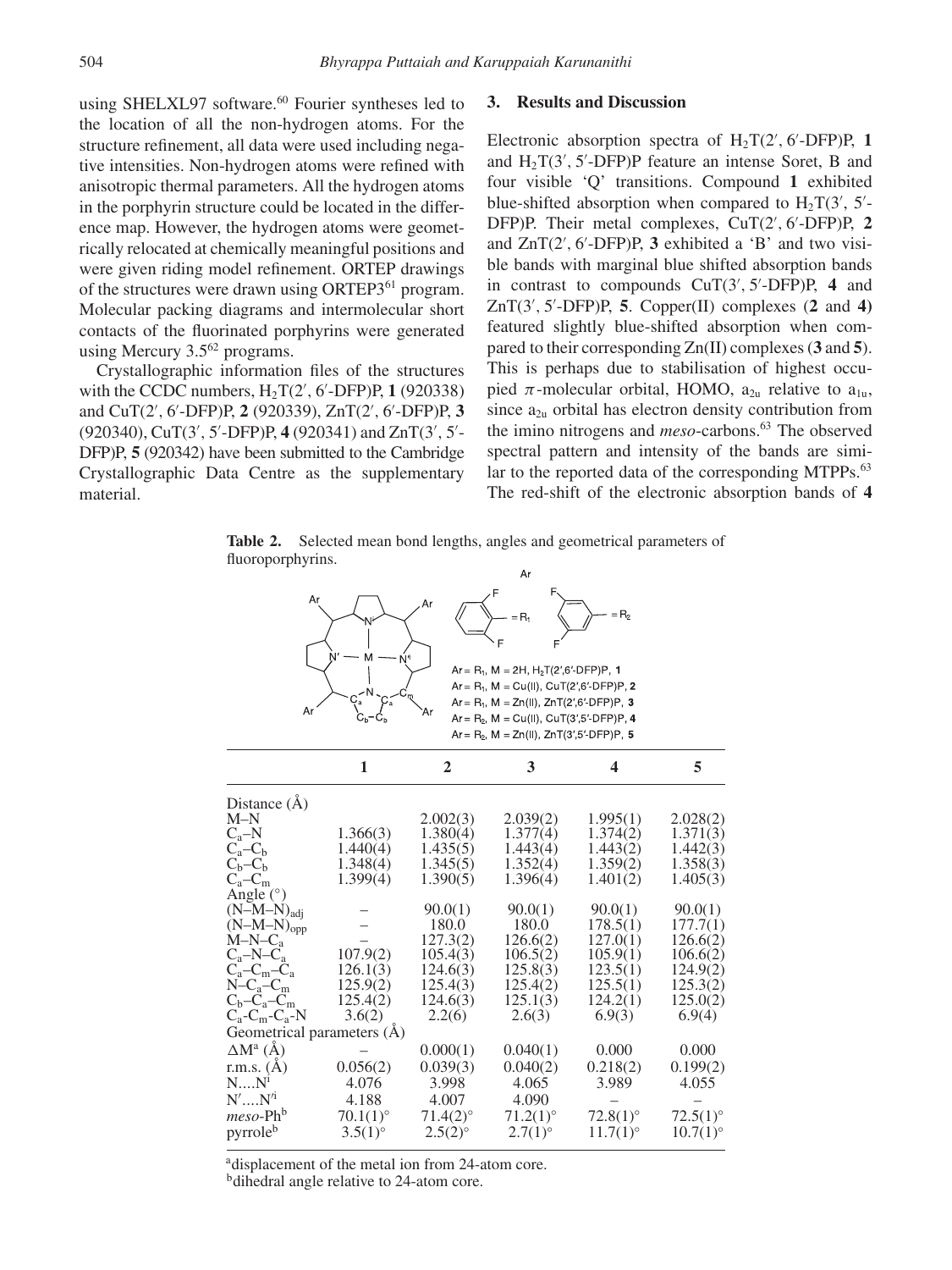and **5** is perhaps influenced by the nonplanarity of the macrocycle.29 1H NMR spectra of **1**, **3** and **5** compounds exhibited resonances arising from *meso*-aryl and *β*pyrrole protons while compound **1** showed additional imino-proton resonances. The observed resonances are not significantly different from those reported for the unsubstituted  $H_2 TPP^{64}$  The integrated intensity of the proton resonances is consistent with the expected number of protons present in the proposed structures.

The structures **1-3** are isomorphous and crystallise in monoclinic, P2<sub>1</sub>/c system with  $Z = 2$  and show half the molecule in the asymmetric unit. Structures **4** and **5** are also isomorphous with tetragonal I-4 2d with  $Z = 4$  and shows quarter of a molecule in the asymmetric unit. These two structures are isomorphous with the reported H2T(3 *,* 5 -DFP)P structure. Crystallographic data for all the structures (**1-5**) are listed in (table 1). Representative ORTEP drawings and mean plane displacement of 24-atom core of the Cu(II)-complex structures (**2** and **4**) are shown in figure 2. The selected mean bond lengths, angles and geometrical parameters of the macrocycle for all the structures **1-5** are listed in table 2. Structure **1** features similar bond lengths and angles to that of the reported  $H_2T(3', 5')$ DFP) $P^{52}$  and H<sub>2</sub>TPP.<sup>65</sup> Further, observed MN<sub>4</sub> core of the porphyrins **1** and **2** are comparable to the reported room temperature crystal structures of MT(2 *,* 6 -DFP)P  $(M = 2H$  and Cu(II)).<sup>66</sup> The imnio nitrogens bearing protons feature shorter  $C_a$ –N– $C_a$  (105.2(2)°) relative to  $C_a-N'-C_a$  (110.5(2)°) angle. Similar trend in angles were reported for  $H_2T(3', 5'$ -DFP)P. As anticipated, the mean (Cu–N)<sup>67–69</sup> is slightly shorter than  $(Zn-N)_{av}$ <sup>70–73</sup> bond lengths and are similar to the reported corresponding MTPPs.

The displacement of the core atoms from the 24 atom core indicates significant distortion of the porphyrin ring in **4** relative to **2** (figure 2). The representative plot for linear displacement of 24-atom core of the complexes, **2** and **4** is shown in figure 3. Both **4** and **5** structures feature nonplanar distortion of the porphyrin ring as evidenced from slight increase in average  $C_a-C_m$  bond length and decrease in  $C_a-C_m-C_a$  angle as well as an increase in  $C_a-C_m-C_a-N$  torsion angle relative to the corresponding structures **2** and **3**. The extent of displacement (rms *<*0.056 Å) of the 24-atom core in **1-3** structures suggests minimal *wave* distortions while the **4** and **5** have significant distortions (rms <0.218 Å) mainly *ruffled* with less contribution from *saddled* distortion. It can be seen that the side views of **2** and **3** show near planarity of the porphyrin ring (figure 3). The macrocycle in **2** and **3** are more planar in comparison to their parent free base structure, **1** and this may be due to the presence of core metal ions. The average N...N



**Figure 3.** Depicts the linear displacement of 24-atom core of **(a)** for **2** and **(b)**, for **4** structure, respectively.

separation in the structures **1-5** (table 2) indicates contraction of the  $MN_4$  core relative to  $N_4H_2$  core and follows the order: **1** (4.132 Å)  $> 5$  (4.055 Å)  $> 3$  (4.078 Å) *>* **2** (4.003 Å) *>* **4** (3.989 Å). The increase in nonplanar distortion for **4** and **5** is evident from the increase in dihedral angles of the pyrrole groups relative to the planar structures **1-3** (table 2). The crystal structure report of FeT(2',6'-DFP)P(OCH<sub>3</sub>) showed slight distortion of the porphyrin ring.73

The molecular packing diagrams for the structures **1- 5** have been examined to probe the role of intermolecular interactions on the stereochemistry of the porphyrin ring. In **1**−**3**, the molecules are arranged in a zigzag fashion with an angle of 64◦ relative to 24-atom core mean planes (figure 4), whereas **4** and **5** showed analogous molecular packing in the crystals, where they are aligned in a slip-stacked fashion (figure 5). However, the porphyrin structures 1–5 show negligible  $\pi \cdots \pi$ stacking interactions. Their shortened inter-porphyrin contacts are listed in table 3. It is of interest to note that both free base porphyrin and its metal complexes exhibit similar packing features.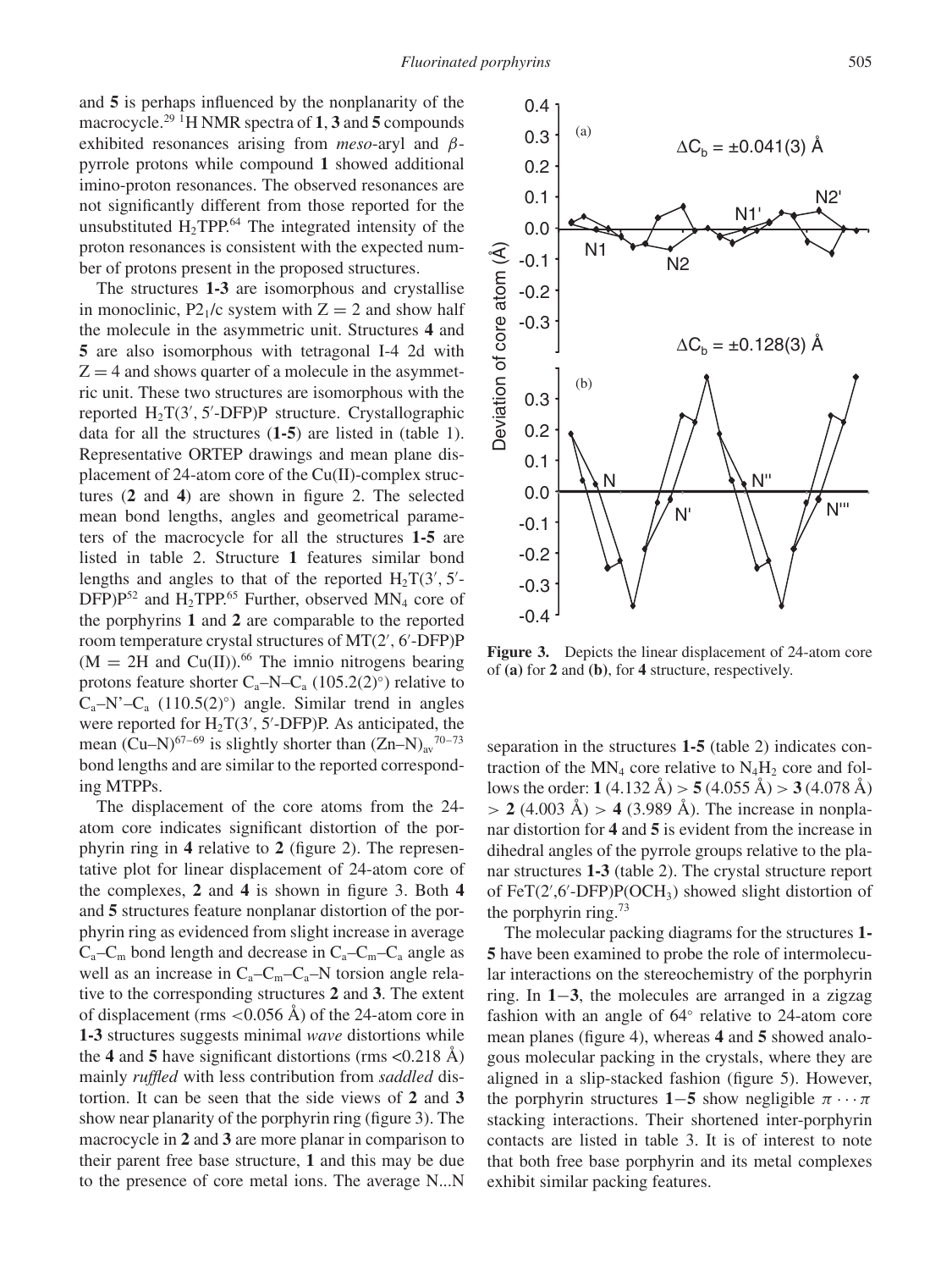The molecular packing diagram of **2** is depicted in figure 4. The shortest distance between the mean planes of the 24-atom core of the two adjacent porphyrins

which are parallel to each other are separated by 15.32 Å. The closest distance between the  $Cu \cdots Cu$  centres in **2** for the two adjacent porphyrins oriented parallel



Figure 4. Molecular packing motif showing two dimensional layer structure for **2** (layer oriented perpendicular to unit cell 'bc' plane). The interconnected zigzag one-dimensional chains are shown in two different colours and fluorine atoms in green ball stick model. Dotted red lines denote the intermolecular short contacts.



**Figure 5.** The molecular packing diagram of **4** viewed approximately down 'a' axis. The C−H··· *π* contacts are indicated in dotted red lines. Color scheme: C, dark grey, H, light grey, N, blue and Cu, red and F, green spheres.

|               | $\mathbf{2}$                                                     | 3                                                                     | 4                        | 5 |
|---------------|------------------------------------------------------------------|-----------------------------------------------------------------------|--------------------------|---|
| $2.51 - 2.63$ | $2.46 - 2.63$                                                    | $2.48 - 2.63$                                                         |                          |   |
|               |                                                                  |                                                                       |                          |   |
|               |                                                                  |                                                                       |                          |   |
|               |                                                                  |                                                                       |                          |   |
|               |                                                                  |                                                                       |                          |   |
| 2.73, 2.89    | 2.74                                                             | 2.74                                                                  | 2.89 2.86                |   |
| $(2.760)^{a}$ |                                                                  |                                                                       |                          |   |
| 2.73          | 2.74                                                             | 2.72                                                                  |                          |   |
| $(2.741)^{a}$ |                                                                  |                                                                       |                          |   |
|               | $(2.499 - 2.652)^a$<br>$3.082 - 3.138$<br>$(3.091)^{a}$<br>2.909 | $(2.471 - 2.636)^a$<br>$3.045 - 3.142$<br>$(3.063, 3.165)^a$<br>2.933 | $3.061 - 3.133$<br>2.929 |   |

**Table 3.** Intermolecular short contact distances (in Å) for structures **1**-**5**.

<sup>a</sup>The data given in parentheses are taken from ref. <sup>66</sup>.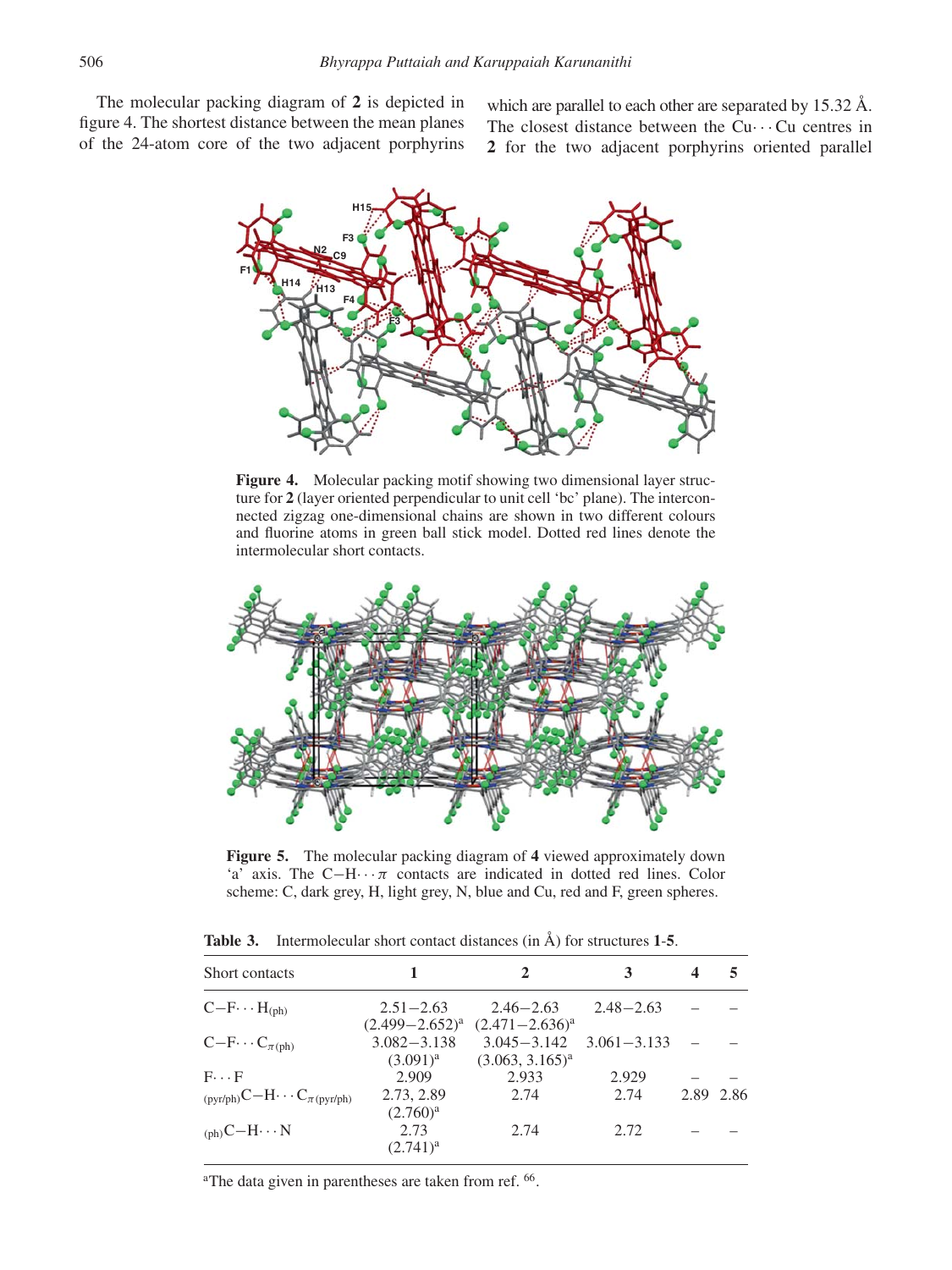|                                               | Out-of-plane displacements (A         |                                                                                                                                                     |                                                                                 |                                                                                             |                                                                                                          |                                                                                                                                                                                                                                                                                                                                                                                                                               |                                                                |                                                                                                                                            |                                                                |                                                                                          |
|-----------------------------------------------|---------------------------------------|-----------------------------------------------------------------------------------------------------------------------------------------------------|---------------------------------------------------------------------------------|---------------------------------------------------------------------------------------------|----------------------------------------------------------------------------------------------------------|-------------------------------------------------------------------------------------------------------------------------------------------------------------------------------------------------------------------------------------------------------------------------------------------------------------------------------------------------------------------------------------------------------------------------------|----------------------------------------------------------------|--------------------------------------------------------------------------------------------------------------------------------------------|----------------------------------------------------------------|------------------------------------------------------------------------------------------|
| $\mathbf{D}_{\text{opp}}$                     |                                       |                                                                                                                                                     |                                                                                 |                                                                                             |                                                                                                          |                                                                                                                                                                                                                                                                                                                                                                                                                               |                                                                |                                                                                                                                            |                                                                | dom / sum (%)                                                                            |
| 0.2600                                        | $B_{2u}$ , sad<br>-0.0001             |                                                                                                                                                     |                                                                                 |                                                                                             |                                                                                                          |                                                                                                                                                                                                                                                                                                                                                                                                                               |                                                                |                                                                                                                                            |                                                                |                                                                                          |
| 0.1866                                        | 0.0000                                |                                                                                                                                                     |                                                                                 |                                                                                             |                                                                                                          |                                                                                                                                                                                                                                                                                                                                                                                                                               |                                                                |                                                                                                                                            |                                                                |                                                                                          |
| 0.2089                                        | 0.0000                                |                                                                                                                                                     |                                                                                 |                                                                                             |                                                                                                          |                                                                                                                                                                                                                                                                                                                                                                                                                               |                                                                |                                                                                                                                            |                                                                |                                                                                          |
| 1.0639                                        | $-0.2837$                             | $\begin{array}{l} \rm B_{1n} r f f \\ \rm -0.0001 \\ \rm -0.0006 \\ \rm 0.0001 \\ \rm 0.0001 \\ \rm 0.0254 \\ \rm 0.9303 \\ \rm 0.9463 \end{array}$ | $\lambda_{2a}, dom$<br>$0.0000$<br>$0.0001$<br>$0.0000$<br>$0.0000$<br>$0.0008$ |                                                                                             | $T_{\rm g}^{(y)},$ war $y_{\rm c}^{(y)}$<br>$-0.1024$<br>$0.1681$<br>$0.0672$<br>0.0000<br>0.0000        | $\begin{array}{l} \mathbf{p} \mathbf{p} \mathbf{p} \mathbf{p} \ \mathbf{p} \ \mathbf{p} \ \mathbf{p} \ \mathbf{p} \ \mathbf{p} \ \mathbf{p} \ \mathbf{p} \ \mathbf{p} \ \mathbf{p} \ \mathbf{p} \ \mathbf{p} \ \mathbf{p} \ \mathbf{p} \ \mathbf{p} \ \mathbf{p} \ \mathbf{p} \ \mathbf{p} \ \mathbf{p} \ \mathbf{p} \ \mathbf{p} \ \mathbf{p} \ \mathbf{p} \ \mathbf{p} \ \mathbf{p} \ \mathbf{p} \ \mathbf{p} \ \mathbf{p}$ | sum<br>0.3417<br>0.2501<br>0.2653<br>1.3091<br>1.793<br>1.1793 |                                                                                                                                            |                                                                | 00000000                                                                                 |
| 0.9631                                        | 0.2490                                |                                                                                                                                                     |                                                                                 |                                                                                             |                                                                                                          |                                                                                                                                                                                                                                                                                                                                                                                                                               |                                                                |                                                                                                                                            |                                                                |                                                                                          |
| 0.9908                                        | 0.2936                                |                                                                                                                                                     |                                                                                 | $E_g(x)$ , $\mu$ ar/x, $0.2390$<br>$0.2390$<br>$0.0810$<br>$-0.1978$<br>$-0.0000$<br>0.0000 |                                                                                                          |                                                                                                                                                                                                                                                                                                                                                                                                                               |                                                                | sad/ sum (%)<br>0<br>0<br>0<br>0<br>21.67<br>21.11<br>23.65                                                                                | ruf1 sum (%)<br>0<br>~0<br>~0<br>~0<br>78.32<br>78.38<br>76.25 |                                                                                          |
| -plane displacements $(\hat{A})$              |                                       |                                                                                                                                                     |                                                                                 |                                                                                             |                                                                                                          |                                                                                                                                                                                                                                                                                                                                                                                                                               |                                                                |                                                                                                                                            |                                                                |                                                                                          |
|                                               | $\mathrm{B}_{2 \mathrm{g}},$ $m$ -str |                                                                                                                                                     | $E_u(x)$ , trn(x)                                                               |                                                                                             |                                                                                                          |                                                                                                                                                                                                                                                                                                                                                                                                                               |                                                                | $\begin{array}{r}\n \stackrel{\text{3.2g/}sum, \%}{24.46} \\  \stackrel{\text{4.46}}{16.67} \\  \stackrel{\text{5.7}}{35.1}\n \end{array}$ |                                                                |                                                                                          |
|                                               | 0.0098                                |                                                                                                                                                     |                                                                                 |                                                                                             |                                                                                                          |                                                                                                                                                                                                                                                                                                                                                                                                                               |                                                                |                                                                                                                                            |                                                                |                                                                                          |
| D <sub>ip</sub><br>0.2004<br>0.0355<br>0.0432 | 0.0091                                | $\begin{array}{l} \mathbf{A_4, N\text{-}str} \\ -0.0025 \\ -0.0109 \\ -0.2868 \\ 0.0000 \\ 0.0000 \\ \end{array}$                                   | $0.0001$<br>$0.0000$<br>$0.0000$<br>$0.0000$<br>$0.0000$                        |                                                                                             | $\lambda_{1\rm g}, \ b{\rm re} \over 0.2000$<br>$0.0326$<br>$0.1443$<br>$0.1443$<br>$0.0803$<br>$0.0920$ | $\frac{\text{M2}_{29}, \text{rot}}{0.0011} \ \frac{0.0013}{0.0004} \ \frac{0.0004}{0.0265} \ \frac{0.0004}{0.0348} \ \frac{0.0004}{0.0348} \ \frac{0.0004}{0.0004} \ \frac{0.0004}{0.0004} \ \frac{0.0004}{0.0004} \ \frac{0.0004}{0.0004} \ \frac{0.0004}{0.0004} \ \frac{0.0004}{0.0004} \ \frac{0.0004}{0.000$                                                                                                             | sum<br>0.2195<br>0.0546<br>0.06648<br>0.0606<br>0.1268         |                                                                                                                                            | $B_{1g}$ / sum,<br>1.13<br>19.96<br>19.5<br>43.15<br>0<br>0    | $A_{1g}/$ sum, $91.12$<br>$91.12$<br>$59.71$<br>$50.71$<br>$56.27$<br>$73.53$<br>$72.55$ |
|                                               | 0.2331                                |                                                                                                                                                     |                                                                                 |                                                                                             |                                                                                                          |                                                                                                                                                                                                                                                                                                                                                                                                                               |                                                                |                                                                                                                                            |                                                                |                                                                                          |
|                                               | 0.0000                                |                                                                                                                                                     |                                                                                 |                                                                                             |                                                                                                          |                                                                                                                                                                                                                                                                                                                                                                                                                               |                                                                |                                                                                                                                            |                                                                |                                                                                          |
| 0.0853                                        | 0.0000                                |                                                                                                                                                     |                                                                                 |                                                                                             |                                                                                                          |                                                                                                                                                                                                                                                                                                                                                                                                                               |                                                                |                                                                                                                                            |                                                                |                                                                                          |
| 0.0983                                        | 00000                                 | 0.0000                                                                                                                                              |                                                                                 |                                                                                             |                                                                                                          |                                                                                                                                                                                                                                                                                                                                                                                                                               |                                                                |                                                                                                                                            |                                                                |                                                                                          |
|                                               |                                       | <b>6.</b> H <sub>2</sub> T(3', 5'-DFP)P; <sup>a</sup> Mainly $wav(x)$ , $wav(y)$ distortions.                                                       |                                                                                 |                                                                                             |                                                                                                          |                                                                                                                                                                                                                                                                                                                                                                                                                               |                                                                |                                                                                                                                            |                                                                |                                                                                          |

**Table 4.** Normal-coordinate structure decomposition analysis of fluorinated porphyrins.

**Table 4.** Normal-coordinate structure decomposition analysis of fluorinated porphyrins.

and nearly orthogonal to each other in the one-dimensional zigzag chains are 16.59 Å and 8.29 Å, respectively. These one-dimensional arrays form a layer-like structure, which is approximately parallel to 'bc' plane of the unit cell. The inter-porphyrin interactions within the layer are dominated by  $_{(ph)}C-H\cdots C_{\pi(pyr)}$ ,  $_{(ph)}C-H\cdots$  $N_{\pi(\text{pvr})}$  and C–F $\cdots$  H<sub>(ph)</sub> close contacts (table 3). These layers are interacting *via* C−F··· C*(*ph*)*, C−F··· H*(*ph*)* and  $F \cdots F$  short contacts to form a three dimensional packing motif (figure 4).

The molecular packing diagram of **4** is depicted in figure 5. This may be visualised as the slip-stacked arrangement of porphyrins to form one-dimensional array and they are oriented parallel to the unit cell 'a' axis. The porphyrin ring mean planes of the offset molecules are separated by 3.511 Å. Similar crystal packing is also observed in **5**. It can be seen from table 3, that the structures **4** and **5** have less intermolecular short contacts than **1-3**. The two non-interacting one-dimensional molecular arrays in **4** and **5** are sandwiched between one array from above and another array from below *via*  $_{(ph)}C-H\cdots C_{\pi(pyr)}$  interactions (figure 5) with longer short contact distances relative to that in the corresponding structures **2** and **3** (table 3). The distortion of the porphyrin ring in **4** and **5** is similar to that reported in their parent  $H_2T(3',5'-DFP)P$  and it is perhaps due to crystal packing forces and/or intermolecular interactions.53–55 The short contact distances observed in these structures indicates existence of weak intermolecular interactions.74–76 The structures **1** and **2** showed similar molecular packing diagram to that of their corresponding structures<sup>66</sup> reported at 298 K. Generally, the low temperature structures (**1** and **2**) examined in this study revealed more number of other types of inter-porphyrin short contact distances than the reported structures at 298 K (table 3).

## **4. Normal-coordinate structure decomposition analysis**

Normal coordinate structural decomposition analysis of the these fluorinated porphyrins were carried out using reported method.<sup>77</sup> The out-of-plane displacement values (D*oop*) based on the minimum basis set for the macrocyclic ring atoms indicate negligible distortion of the porphyrin ring in 1-3 relative to  $H_2T(3',5')$ DFP)P and **4-5** complexes (table 4). The sum values are from all the distortions calculated by ignoring the signs on the individual distortion values. The structures **1-3** feature mainly *wav (x)* and *wav (y)* distortions while the **4** and **5** revealed mainly *ruf* (∼75-78%) combined with *sad* (21-24%) distortions. Generally, in-plane-

**6**,  $H_2T(3^2, 5^2-DFP)P$ ; <sup>a</sup>Mainly  $wav(x)$ ,  $wav(y)$  distortions.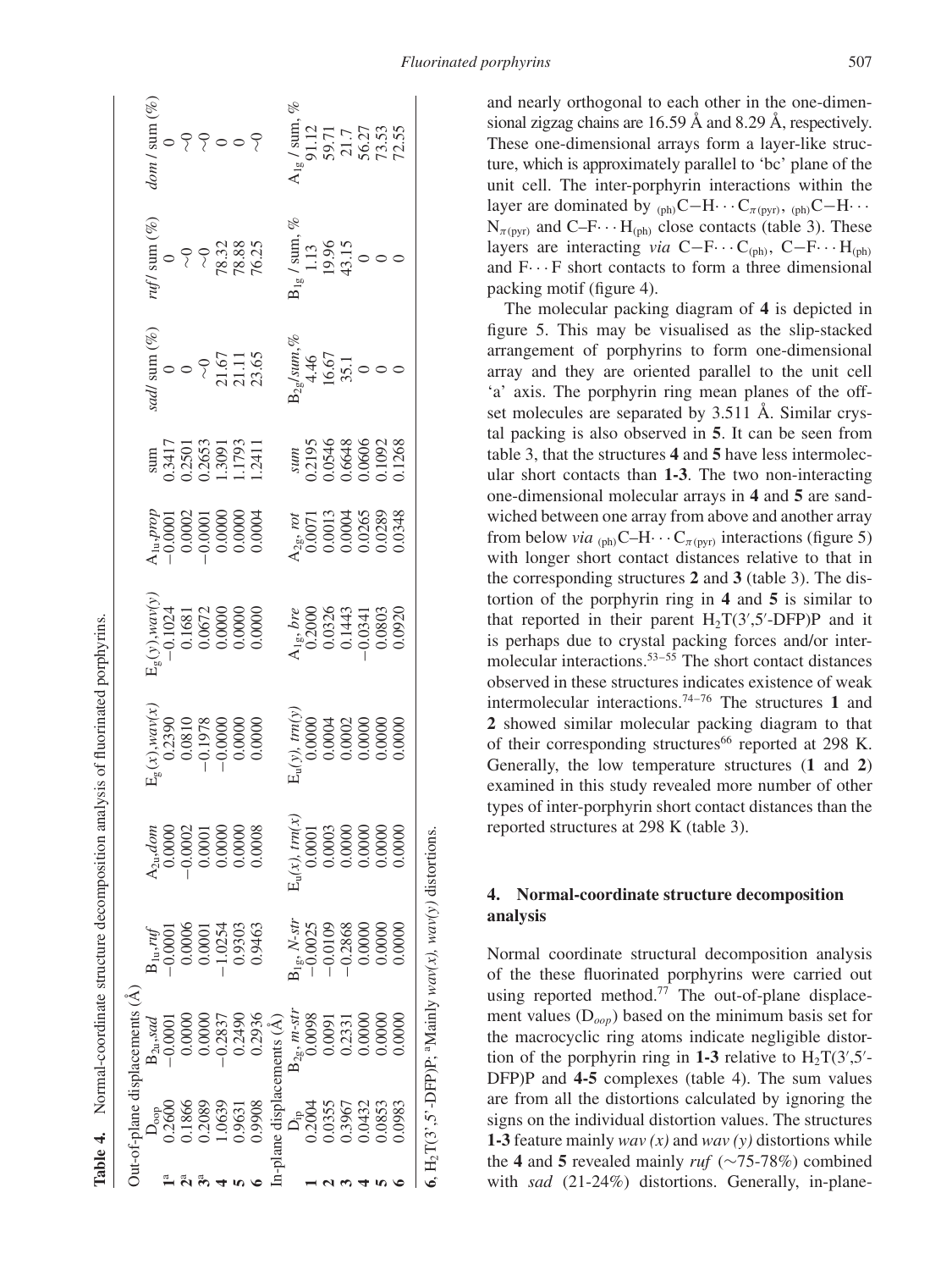displacement of the core atoms indicate higher D*ip* values for **1-3** in contrast to that observed for the corresponding **4** and **5** structures. In case of **1-3** structures, *m-str*, *N-str*, *bre* and *rot* distortions are predominant while it is mainly *bre* and *rot* distortions in  $H_2T(3',5')$ DFP)P, **4** and **5**. Such a trend is anticipated due to the distortion of the core atoms in the coplanar rings.<sup>78</sup> The observed out-of-plane distortions are consistent with the type of displacements revealed in their respective crystal structures.

#### **5. Conclusions**

The structures of two series of fluorinated porphyrins,  $MT(2', 6/3', 5'-DFP)P (M = 2H, Cu(II) and Zn(II))$ have been examined by single crystal XRD analysis. Upon changing the substituents from di-*ortho* to di*meta*-phenyl positions, a marked change in distortion of the porphyrin rings were observed. Macrocycle in structures **1-3** are nearly planar with pronounced intermolecular short contacts but structures **4** and **5** revealed significant distortion with negligible intermolecular contacts. This suggests the positional influence of the fluorine atoms in structures **4** and **5** including the crystal packing forces and intermolecular short contacts on the nonplanarity of the macrocycle. Normal-coordinate structure decomposition analysis of structures revealed very negligible out-of-plane *wave* distortions in **1-3** while **4** and **5** showed mainly *ruffling* combined with minimal *saddling* of the macrocycle.

## **Acknowledgements**

This work was supported financially from the project grant (SR/S1/IC-2007) Department of Science and Technology (DST), Govt. of India to Dr. PB. We thank Mr. V. Ramkumar for XRD data collection and department of chemistry (IIT Madras) for single crystal XRD facility.

## **References**

- 1. Kadish K M, Smith K M and Guilard R (Eds.) 2000– 2013 In *Handbook of Porphyrin Science* Vol. 1–25 (London: World Scientific)
- 2. Kadish K M, Smith K M and Guilard R 2000 In *The Porphyrin Handbook* Vol. 1-10 (San Diego: Academic Press)
- 3. Lindsey J S 2010 *Acc. Chem. Res.* **43** 300
- 4. Suslick K S, Bhyrappa P, Chou J H, Kosal M E, Nakagaki S, Smithenry D W and Wilson S R 2005 *Acc. Chem. Res.* **38** 283
- 5. Kosal M E, Chou J H, Wilson S R and Suslick K S 2002 *Nature Mater.* **1** 118
- 6. Dolphin D, Traylor T G and Xie L Y 1997 *Acc. Chem. Res.* **30** 251
- 7. Traylor T G and Tsuchiya S 1987 *Inorg. Chem.* **26** 1338
- 8. Hoffmann P, Labat G, Robert A and Meunier B 1990 *Tetrahedron Lett.* **31** 1991
- 9. Costentin C, Robert M and Seavant J M 2015 *Acc. Chem. Res.* **48** 2996
- 10. Wu Z S, Chen L, Liu J, Parvez K, Liang H, Shu J, Sachdev H, Graf R, Feng X and Müllen K 2014 *Adv. Mater.* **26** 1450
- 11. Lin S, Diercks C, Zhang Y B, Kornienko N, Nichols E M, Zhao Y, Paris A R, Kim D, Yang P, Yaghi O M and Chang C J 2015 *Science* **349** 1208
- 12. Grinstaff M W, Hill M G, Labinger L A and Gray H B 1994 *Science* **264** 1311
- 13. Meunier B 1992 *Chem. Rev.* **92** 1411
- 14. Hod I, Sampson M D, Deria P, Kubiak C P, Farha O K and Hupp J T 2015 *ACS Catal.* **5** 6302
- 15. Tu W, Lei J, Jian G, Hu Z and Ju H 2010 *Chem. Eur. J.* **16** 4120
- 16. Kang Y, Kampf J W and Meyerhoff M E 2007 *Anal. Chim. Acta* **598** 295
- 17. Filippini D, Alimelli A, Di Natale C, Paolesse R, D'Amico A and Lundstroem I 2006 *Angew. Chem. Int. Ed.* **45** 3800
- 18. Badr I H A and Meyerhoff M E 2005 *J. Am. Chem. Soc.* **127** 5318
- 19. Buehlmann P, Pretsch E and Bakker E 1998 *Chem. Rev.* **98** 1593
- 20. Zhou X, Lee S, Xu Z and Yoon J 2015 *Chem. Rev.* **115** 7944
- 21. Askim J R, Mahmoudi M and Suslick K S 2013 *Chem. Soc. Rev.* **42** 8649
- 22. Panda M K, Ladomenou K and Coutsolelos A G 2012 *Coord. Chem. Rev.* **256** 2601
- 23. Li L L and Diau E W G 2013 *Chem. Soc. Rev.* **42** 291
- 24. Urbani M, Grätzel M, Nazeeruddin K M and Torres T 2014 *Chem. Rev.* **114** 12330
- 25. Scheidt W R 2000 In *The Porphyrin Handbook* Kadish K M, Smith K M and Guilard R (Eds.) (San Diego: Academic Press) Vol. 3 p. 49
- 26. Scheidt W R and Lee Y J 1987 *Struct. Bonding (Berlin)* **64** 1
- 27. Shelnutt J A 2000 In *The Porphyrin Handbook* Kadish K M, Smith K M and Guilard R (Eds.) (San Diego: Academic Press) Vol. 7 p. 167
- 28. Senge M O 2000 In *The Porphyrin Handbook* Kadish K M, Smith K M and Guilard R (Eds.) (San Diego: Academic Press) Vol. 1 p. 239
- 29. Shelnutt J A, Song X Z, Ma J G, Jia S L, Jentzen W and Medforth C J 1998 *Chem. Soc. Rev.* **27** 31
- 30. Ravikanth M and Chandrashekar T K 1995 *Struct. Bonding (Berlin)* **82** 107
- 31. Renner M W, Barkigia K M, Zhang Y, Medforth C J, Smith K M and Fajer J 1994 *J. Am. Chem. Soc.* **116** 8582
- 32. Sparks L D, Medforth C J, Park M S, Chamberlain J R, Ondrias M R, Senge M O, Smith K M and Shelnutt J A 1993 *J. Am. Chem. Soc.* **115** 581
- 33. Barkigia K M, Renner M W, Furenlid L R, Medforth C J, Smith K M and Fajer J 1993 *J. Am. Chem. Soc.* **115** 3627
- 34. Panda P K and Krishnan V 2005 *J. Chem. Sci.* **115** 73
- 35. Regev A, Galili T, Medforth C J, Smith K M, Barkigia K M, Fajer J and Levanon H 1994 *J. Phys. Chem.* **98** 2550